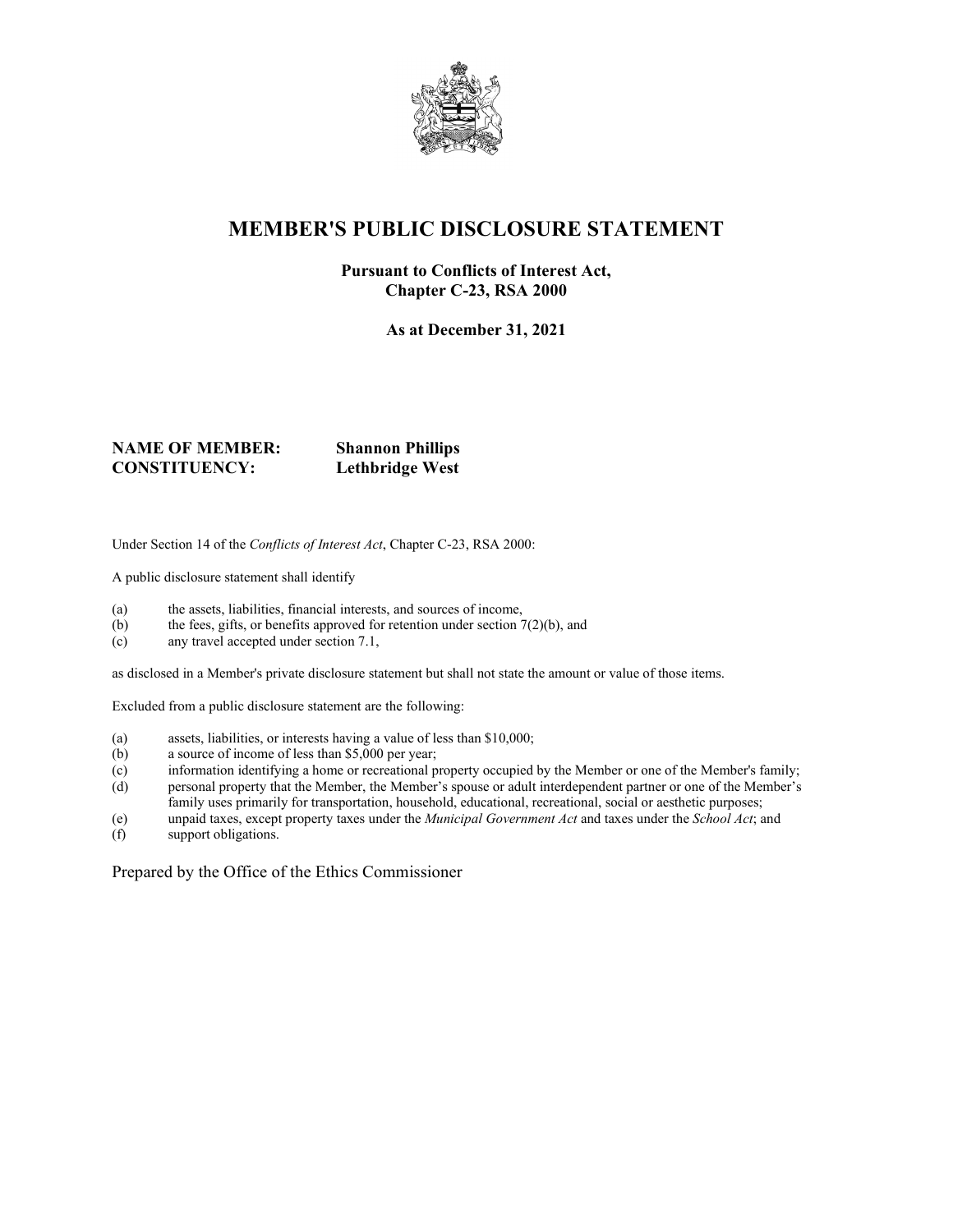### **PUBLIC DISCLOSURE STATEMENT FOR SHANNON PHILLIPS**

# **FORM 1: MEMBER (Shannon Phillips)**

| <b>INCOME</b>                                                                                   |                                                                                                                                                                                                                                                   |
|-------------------------------------------------------------------------------------------------|---------------------------------------------------------------------------------------------------------------------------------------------------------------------------------------------------------------------------------------------------|
| <b>Source</b>                                                                                   | <b>Nature of Income</b>                                                                                                                                                                                                                           |
| <b>Government of Alberta</b>                                                                    | MLA Indemnity                                                                                                                                                                                                                                     |
| <b>ASSETS</b>                                                                                   |                                                                                                                                                                                                                                                   |
| <b>Real Property</b>                                                                            | Primary Residence<br><b>Secondary Residence</b>                                                                                                                                                                                                   |
| <b>Bank, Trust Company or Other Financial</b><br><b>Institution</b>                             | n/a                                                                                                                                                                                                                                               |
| <b>Publicly Traded Securities (stocks and bonds)</b><br>and Registered Retirement Savings Plans | iShares Canadian Financial Monthly UN ETF,<br>iShares CNV Bond Index CM UN ETF, iShares<br>ESG Bal ETF PortF UN, iShares ESG Cons Bal<br>ETF UN, iShares WSG EQ ETF PortF UN,<br>iShares WSG Growth ETF Port UN, Vanguard<br>Retire Income ETF UN |
| <b>Canada Savings Bonds, Guaranteed</b><br><b>Investment Certificates</b>                       | Vancity GIC                                                                                                                                                                                                                                       |
| <b>Mutual Funds</b>                                                                             | n/a                                                                                                                                                                                                                                               |
| <b>Annuities and Life Insurance Policies</b>                                                    | MLA Group Plan                                                                                                                                                                                                                                    |
| <b>Pension Rights</b>                                                                           | n/a                                                                                                                                                                                                                                               |
| <b>Other Assets</b>                                                                             | n/a                                                                                                                                                                                                                                               |
| <b>Gifts and Personal Benefits</b>                                                              | n/a                                                                                                                                                                                                                                               |
| <b>Travel on Non-commercial Aircraft</b>                                                        | n/a                                                                                                                                                                                                                                               |
| <b>LIABILITIES</b>                                                                              |                                                                                                                                                                                                                                                   |
| <b>Mortgages</b>                                                                                | Servus                                                                                                                                                                                                                                            |
| <b>Loans or Lines of Credit</b>                                                                 | Servus                                                                                                                                                                                                                                            |
| <b>Guarantees</b>                                                                               | n/a                                                                                                                                                                                                                                               |
| Other                                                                                           | n/a                                                                                                                                                                                                                                               |
| <b>FINANCIAL INTERESTS</b>                                                                      |                                                                                                                                                                                                                                                   |
| n/a                                                                                             |                                                                                                                                                                                                                                                   |